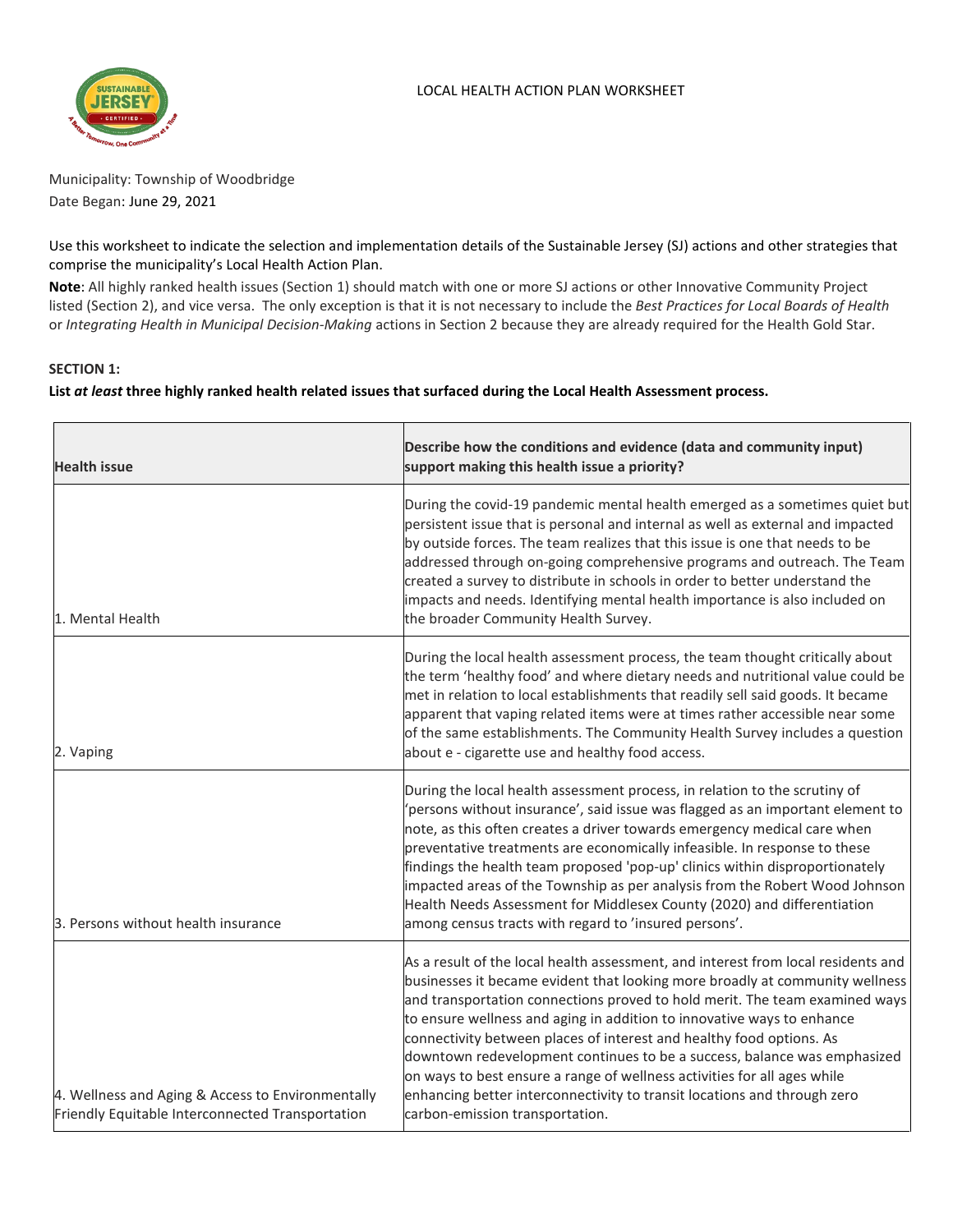|                                        | Unhoused, unemployed and average income were statistics within the local<br>health assessment that caused the Health team to take action. As climate      |
|----------------------------------------|-----------------------------------------------------------------------------------------------------------------------------------------------------------|
| 5. Vulnerable, Underserved, and /or    | change makes our storms, summer heat, and winter weather more intense, the<br>Health Team realizes that these impacts are felt most by the aforementioned |
| Disproportionately impacted population | persons of the population.                                                                                                                                |

## **SECTION 2:**

**List the corresponding strategy (SJ actions or other evidence-based strategy) which will be implemented in both the short and long term to address the health issues found in the Local Health Assessment and listed above.** 

- View the [Health Gold Action](https://www.sustainablejersey.com/actions/gold-star-standards/#open/action/590) for a list of qualifying SJ actions. Use SJ's Innovative Community Project action under Innovative Projects to address a health or health equity issue identified in your Local Health Assessment and not already included in the SJ program.
- As stated in the Health Gold Action, in order to obtain a Gold Star in Health, a municipality must implement 2 high impact strategies + 2 others from this list, taken from at least three Health Gold categories. Add/remove rows for additional strategies in the charts below as needed.
- The tables below are for listing strategies that: have already been implemented (2a), will be implemented in the short term by the time the Health Gold application is submitted for certification or recertification (2b), and will be implemented in the long term (2c).
- This action plan will need to be updated to reflect the updated Local Health Assessment when resubmitting for certification in 3 years. Check the Health Gold Action for resubmission details.

**2a. Strategies Already Implemented -** Use this space to list any qualifying SJ Health Gold actions (including relevant Innovative Community Projects) that were approved and have not expired.

|                                                                                                                                                                                                                                                             | <b>Implemented Strategy #1</b>                                                                                                                                                                                                                                                                                                                                                                                                                                                                                                                                                                                                                                                                                                                                                                                                                                                                                                                                                                                                                                                                                                                                                                                                                                                                  |
|-------------------------------------------------------------------------------------------------------------------------------------------------------------------------------------------------------------------------------------------------------------|-------------------------------------------------------------------------------------------------------------------------------------------------------------------------------------------------------------------------------------------------------------------------------------------------------------------------------------------------------------------------------------------------------------------------------------------------------------------------------------------------------------------------------------------------------------------------------------------------------------------------------------------------------------------------------------------------------------------------------------------------------------------------------------------------------------------------------------------------------------------------------------------------------------------------------------------------------------------------------------------------------------------------------------------------------------------------------------------------------------------------------------------------------------------------------------------------------------------------------------------------------------------------------------------------|
| <b>Action title</b><br>(For Innovative Community Projects, briefly describe)                                                                                                                                                                                | <b>Coastal Vulnerability Assessment</b>                                                                                                                                                                                                                                                                                                                                                                                                                                                                                                                                                                                                                                                                                                                                                                                                                                                                                                                                                                                                                                                                                                                                                                                                                                                         |
| What health issue did the strategy address?                                                                                                                                                                                                                 | Vulnerable, Underserved, and /or Disproportionately impacted population                                                                                                                                                                                                                                                                                                                                                                                                                                                                                                                                                                                                                                                                                                                                                                                                                                                                                                                                                                                                                                                                                                                                                                                                                         |
| Description of implementation (Provide a short<br>narrative describing what and how you did it. If an<br>Innovative Community Project, provide details as<br>to how it was identified & what evidence there was<br>to support potential success within your | The Township used the CVA as a stepping stone to shape it's resiliency and<br>floodplain management programs. Our Township Floodplain Management<br>program exceeds the requirements of the National Flood Insurance Program<br>(NFIP), and has earned the status of a Class 5 within the FEMA - Community<br>Rating System (CRS). The CRS program rewards communities that implement<br>programs and standards that are above the minimum requirements of the NFIP<br>and that meet best practice floodplain management criteria with reductions in<br>individual homeowner flood insurance premiums. FEMA has estimated that<br>nationwide only about seven percent of eligible NFIP communities gain entry to<br>the CRS program - and Woodbridge Township's efforts correlate to a 25 percent<br>reduction in flood insurance premiums for each policy. Furthermore, in 2021 the<br>Township applied for a nationally competitive grant application to FEMA<br>Building Resilient Infrastructure and Communities - BRIC) in order to flood-proof<br>the Township sanitary pump station located on Woodbridge Avenue. The site<br>was noted as among the highest priority during the initial CVA, and as such, the<br>Township has undertaken significant studies to best ensure mitigation. |
| community. Since the action has already been<br>approved by SJ and is still active, you may use the<br>language in the approved action or provide an<br>update.)                                                                                            | Specific recommendations associated with CVA helped the Township to carefully<br>analyze and protect vulnerable lives and property by providing improved<br>drainage and flood storage with regard to local flood risks. The tools and<br>resources within the CVA helped the township to identify cost-effective                                                                                                                                                                                                                                                                                                                                                                                                                                                                                                                                                                                                                                                                                                                                                                                                                                                                                                                                                                               |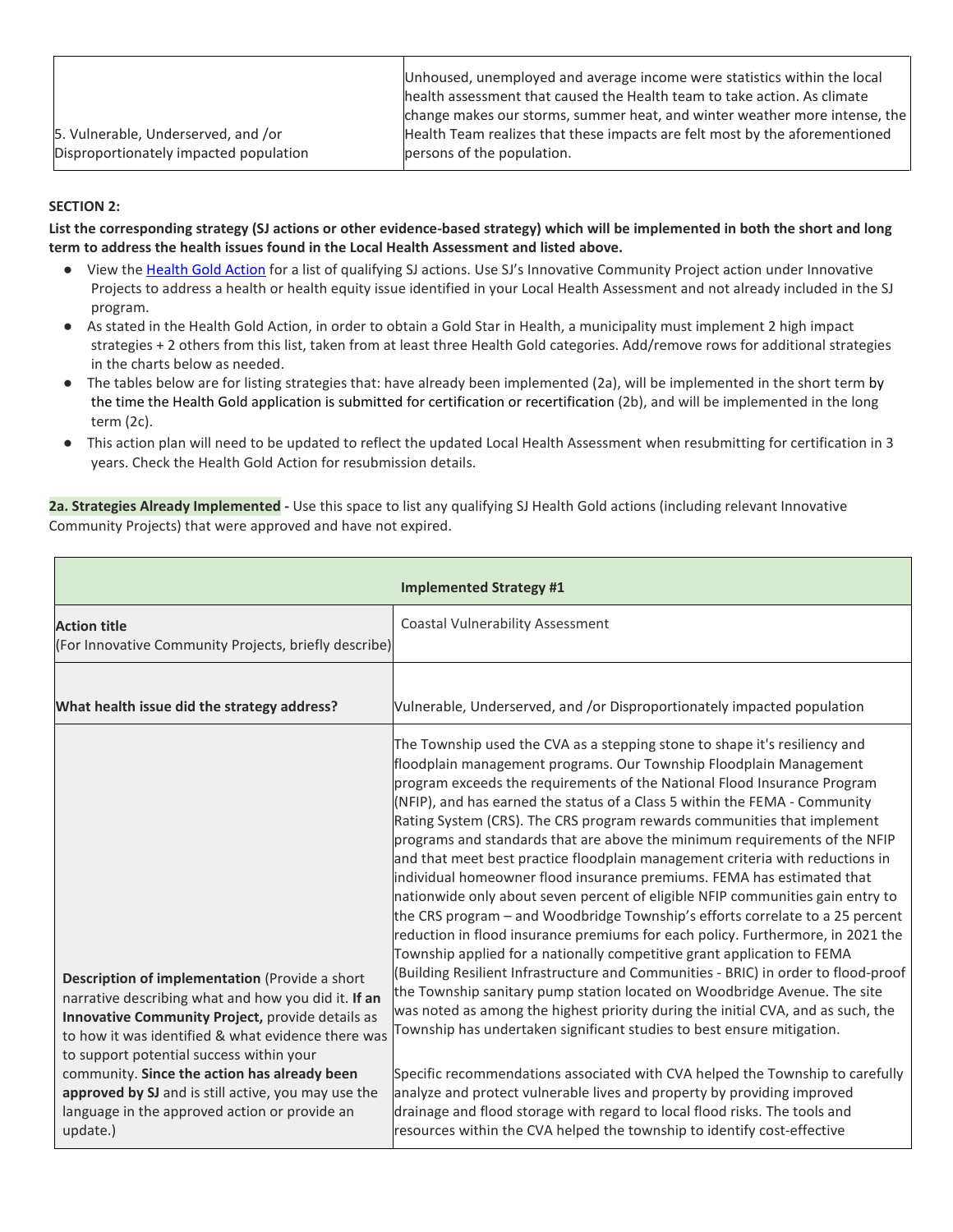|                                                                                                                                                                                                                                                                                                                                                                                                                              | mitigation decisions, such as but not limited to, re-zoning efforts focused human<br>safety and floodplain restoration. The Township's holistic floodplain management<br>program was vetted as a result of close examination tied to fluvial issues which<br>helped develop a GIS-based problem site maintenance program focused on<br>specific rain-fall predictions. CVA resources and suggestions also provided<br>invaluable community outreach ideas to help protect vulnerable lives and<br>property, especially in areas along the Woodbridge River floodplain. In the Fall of<br>2021 some of the most exciting elements of flood storage design and ecological<br>uplift projects were installed in one of the previously most vulnerable areas (the<br>Watson / Crampton Neighborhood). The project consists of educational nature<br>trails to provide access to open space within areas previously disproportionately<br>impacted by flood risk.                                                                                                                                                                                                                                                                                                                                                                                                                                                                                                                                                        |
|------------------------------------------------------------------------------------------------------------------------------------------------------------------------------------------------------------------------------------------------------------------------------------------------------------------------------------------------------------------------------------------------------------------------------|---------------------------------------------------------------------------------------------------------------------------------------------------------------------------------------------------------------------------------------------------------------------------------------------------------------------------------------------------------------------------------------------------------------------------------------------------------------------------------------------------------------------------------------------------------------------------------------------------------------------------------------------------------------------------------------------------------------------------------------------------------------------------------------------------------------------------------------------------------------------------------------------------------------------------------------------------------------------------------------------------------------------------------------------------------------------------------------------------------------------------------------------------------------------------------------------------------------------------------------------------------------------------------------------------------------------------------------------------------------------------------------------------------------------------------------------------------------------------------------------------------------------|
|                                                                                                                                                                                                                                                                                                                                                                                                                              | Additionally, as a result of CVA suggestions with regard to outreach and<br>education, detailed FEMA Flood Insurance Rate Map (FIRM) determinations<br>based on a street address which delineate floodways, limits of wave action, state<br>protected natural areas, NOAA sea-level-rise data, historical extents of flood<br>inundation, and flood depths are provided by the Woodbridge Township Division<br>of Engineering. The township recycling calendar (mailed to every property<br>address in town) includes the website information and phone number to obtain<br>said data for free and in a timely manner. Furthermore, although sea-level rise<br>projections nor structural development dramatically changed since the<br>township's initial CVA, discussions are currently centered on potential ways to<br>make policies and procedures best align with the NJDEP - Protecting Against<br>Climate Threats concepts that use the most up-to-date sea level rise projections.<br>Although these conversations are still preliminary, nuisance flooding during full-<br>moon high tides, heavy rain events, and strong coastal surges during storm<br>seasons have been increasing in velocity, frequency, and intensity. Thus, the<br>Township continuously monitors these climactic shifts to ensure decision making<br>processes are in line with flooding issues and model predictions in order to<br>continue to reduce vulnerability and disproportionately impacted neighborhoods<br>and areas. |
|                                                                                                                                                                                                                                                                                                                                                                                                                              | <b>Implemented Strategy #2</b>                                                                                                                                                                                                                                                                                                                                                                                                                                                                                                                                                                                                                                                                                                                                                                                                                                                                                                                                                                                                                                                                                                                                                                                                                                                                                                                                                                                                                                                                                      |
| <b>Action title</b><br>(For Innovative Community Projects, briefly describe)                                                                                                                                                                                                                                                                                                                                                 | Transit-Oriented Development Supportive Zoning                                                                                                                                                                                                                                                                                                                                                                                                                                                                                                                                                                                                                                                                                                                                                                                                                                                                                                                                                                                                                                                                                                                                                                                                                                                                                                                                                                                                                                                                      |
| What health issue did the strategy address?                                                                                                                                                                                                                                                                                                                                                                                  | Wellness and Aging & Access to Environmentally Friendly Equitable<br>Interconnected Transportation                                                                                                                                                                                                                                                                                                                                                                                                                                                                                                                                                                                                                                                                                                                                                                                                                                                                                                                                                                                                                                                                                                                                                                                                                                                                                                                                                                                                                  |
| Description of implementation (Provide a short<br>narrative describing what and how you did it. If an<br>Innovative Community Project, provide details as to<br>how it was identified & what evidence there was to<br>support potential success within your community.<br>Since the action has already been approved by SJ<br>and is still active, you may use the language in the<br>approved action or provide an update.) | The Main Street Rehabilitation and Transit Village Plan was adopted by<br>ordinance, the Plan provides for new zoning and design standards for the transit<br>village district, which includes properties one-half mile from the Woodbridge<br>New Jersey Transit Train Station. The vision is for more mixed-use buildings and<br>denser housing options in the Main Street area. The Township has been heavily<br>involved in implementing the plan over the past 14 years. These efforts have led<br>to many construction projects, including beautifully crafted mixed-use buildings<br>with commercial space and residential units. In Downtown Area 1, a six-story,<br>>140 unit residential building with a parking deck is nearing final construction.<br>In the Rahway-Nielson Area, a five-story mixed use building is now open, which<br>consists of 11,700 square feet in retail space, >200 apartments and a parking<br>deck. Both buildings fit well into the Township's Transit Oriented Development<br>vision as the Township looks forward to the future of its downtown.                                                                                                                                                                                                                                                                                                                                                                                                                          |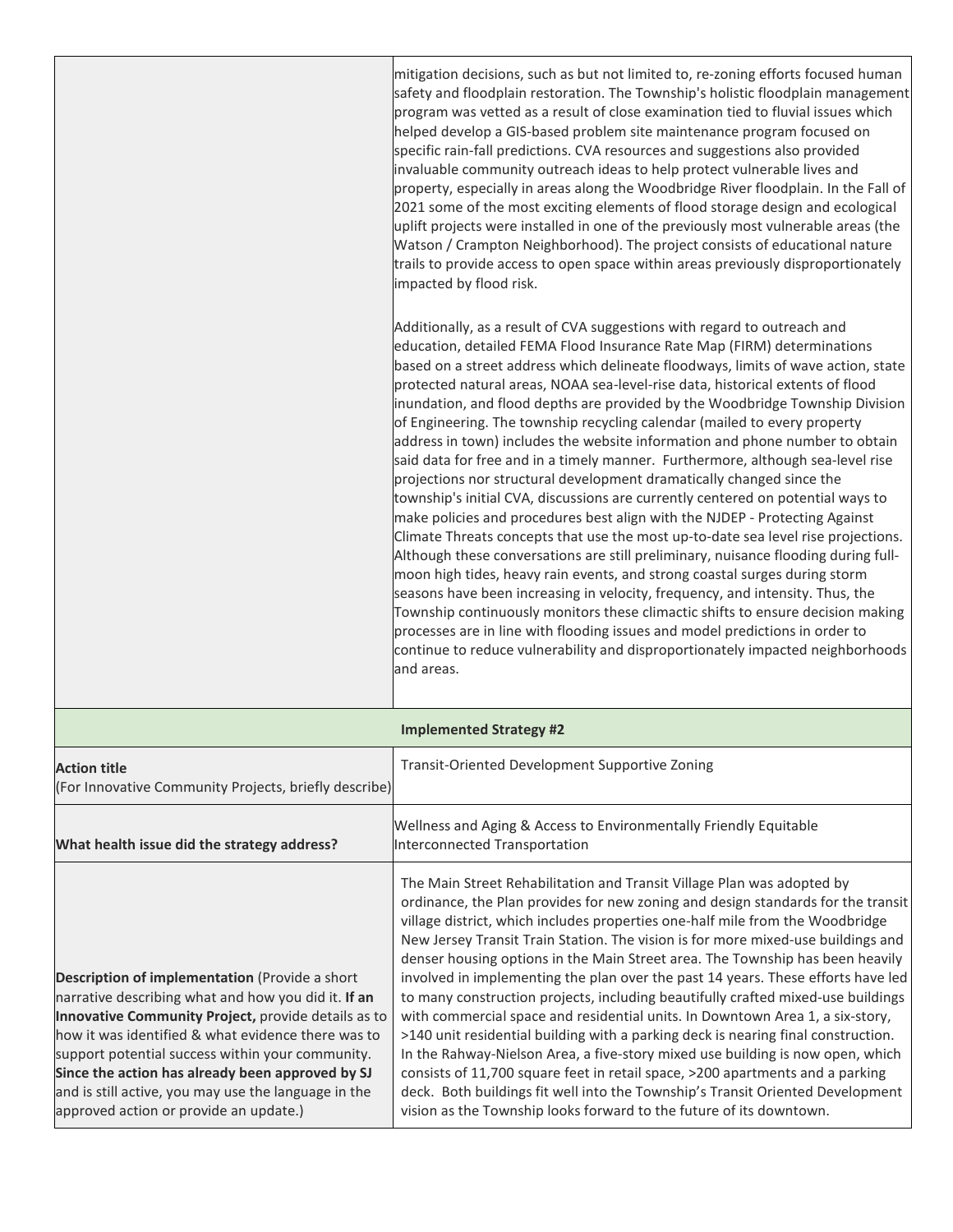| <b>Implemented Strategy #3</b>                                                                                                                                                                                                                                                                                                                                                                                               |                                                                                                                                                                                                                                                                                                                                                                                                                                                                                                                                                                                                                                                                                                                                                                                                                                                                                                                                                                                                                                                                                                                                                                                                                                                                                                                                                        |  |
|------------------------------------------------------------------------------------------------------------------------------------------------------------------------------------------------------------------------------------------------------------------------------------------------------------------------------------------------------------------------------------------------------------------------------|--------------------------------------------------------------------------------------------------------------------------------------------------------------------------------------------------------------------------------------------------------------------------------------------------------------------------------------------------------------------------------------------------------------------------------------------------------------------------------------------------------------------------------------------------------------------------------------------------------------------------------------------------------------------------------------------------------------------------------------------------------------------------------------------------------------------------------------------------------------------------------------------------------------------------------------------------------------------------------------------------------------------------------------------------------------------------------------------------------------------------------------------------------------------------------------------------------------------------------------------------------------------------------------------------------------------------------------------------------|--|
| <b>Action title</b><br>(For Innovative Community Projects, briefly describe)                                                                                                                                                                                                                                                                                                                                                 | Farmers Markets & Making Farmers Markets Accessible                                                                                                                                                                                                                                                                                                                                                                                                                                                                                                                                                                                                                                                                                                                                                                                                                                                                                                                                                                                                                                                                                                                                                                                                                                                                                                    |  |
| What health issue did the strategy address?                                                                                                                                                                                                                                                                                                                                                                                  | Wellness and Aging & Access to Environmentally Friendly Equitable<br>Interconnected Transportation                                                                                                                                                                                                                                                                                                                                                                                                                                                                                                                                                                                                                                                                                                                                                                                                                                                                                                                                                                                                                                                                                                                                                                                                                                                     |  |
|                                                                                                                                                                                                                                                                                                                                                                                                                              | The market is held in the heart of downtown Woodbridge at Town Hall's Parking<br>Lot every Saturday from 9:00am-1:00 pm from spring through fall. The municipal<br>government organized, publicized, and provides financial support as well as<br>volunteer staffing aid for the market. Vendors have included: Alstede Farms,<br>Popcorn for the People, Ice Cream Emergency, and Joe's Organic Tea. The market<br>continues to grow and has been partnered with vendors and entertainment. The<br>market does not generate income for the Township, and only functions to help<br>provide access and availability of fresh foods, while aiding in the ability to host a<br>site for regional farmers to sell their products.                                                                                                                                                                                                                                                                                                                                                                                                                                                                                                                                                                                                                         |  |
| Description of implementation (Provide a short<br>narrative describing what and how you did it. If an<br>Innovative Community Project, provide details as to<br>how it was identified & what evidence there was to<br>support potential success within your community.<br>Since the action has already been approved by SJ<br>and is still active, you may use the language in the<br>approved action or provide an update.) | The farmer's market promotes accessibility to public transportation, enhanced<br>practices focused on economic equity, and increased visibility using digital media<br>platforms. The Farmers Market is located in the Woodbridge Town Hall Parking<br>Lot and under 1/4 of a mile from the Woodbridge Train Station and an NJ Transit<br>Bus stop located on Main St. The Farmers Market accepts SNAP, FMNP, and EBT<br>forms of payment in order to ensure equitable access to healthy local produce.<br>The Township also focused on promoting the Farmers Market through digital<br>media platforms such as a promotional video (run on local closed circuit Twp<br>television stations) and on the Township website.                                                                                                                                                                                                                                                                                                                                                                                                                                                                                                                                                                                                                              |  |
|                                                                                                                                                                                                                                                                                                                                                                                                                              | <b>Implemented Strategy #4</b>                                                                                                                                                                                                                                                                                                                                                                                                                                                                                                                                                                                                                                                                                                                                                                                                                                                                                                                                                                                                                                                                                                                                                                                                                                                                                                                         |  |
| <b>Action title</b><br>(For Innovative Community Projects, briefly describe)                                                                                                                                                                                                                                                                                                                                                 | Bicycle and or Pedestrian Plan                                                                                                                                                                                                                                                                                                                                                                                                                                                                                                                                                                                                                                                                                                                                                                                                                                                                                                                                                                                                                                                                                                                                                                                                                                                                                                                         |  |
| What health issue did the strategy address?                                                                                                                                                                                                                                                                                                                                                                                  | Wellness and Aging & Access to Environmentally Friendly Equitable<br>Interconnected Transportation, Mental Health, & Vulnerable, Underserved, and<br>/or Disproportionately impacted population                                                                                                                                                                                                                                                                                                                                                                                                                                                                                                                                                                                                                                                                                                                                                                                                                                                                                                                                                                                                                                                                                                                                                        |  |
| Description of implementation (Provide a short<br>narrative describing what and how you did it. If an<br>Innovative Community Project, provide details as to<br>how it was identified & what evidence there was to<br>support potential success within your community.<br>Since the action has already been approved by SJ<br>and is still active, you may use the language in the<br>approved action or provide an update.) | Woodbridge Township studied the feasibility of implementing a network of<br>bicycle routes within the township. The proposed bicycle roadway network will<br>provide connections with commercial corridors and downtown business areas,<br>mass transit options including train stations and bus routes, schools, recreational<br>areas and large parks, and local government services. In addition, the proposed<br>bicycle network will work in conjunction with our Complete Street Policy to<br>expand travel choice and reduce traffic congestion, strengthen our local<br>economy, protect our environment, promote healthy lifestyles, and improve our<br>resident's quality of life. The potential impact of achieving a multi-modal<br>transportation network that is accessible, safe, and convenient is substantial, and<br>can serve as a model for other communities to emulate. The plan will utilize local,<br>low-stress routes and roadways as much as possible. The design options may<br>include, but are not limited to sharrows, advisory bicycle lanes, standard bicycle<br>lanes, buffered bicycle lanes, and/or cycle tracks. All designs will adhere to the<br>American Association of State Highway and Transportation Officials Bike Guide.<br>Furthermore, Woodbridge Township will increase signage, increase roadway and |  |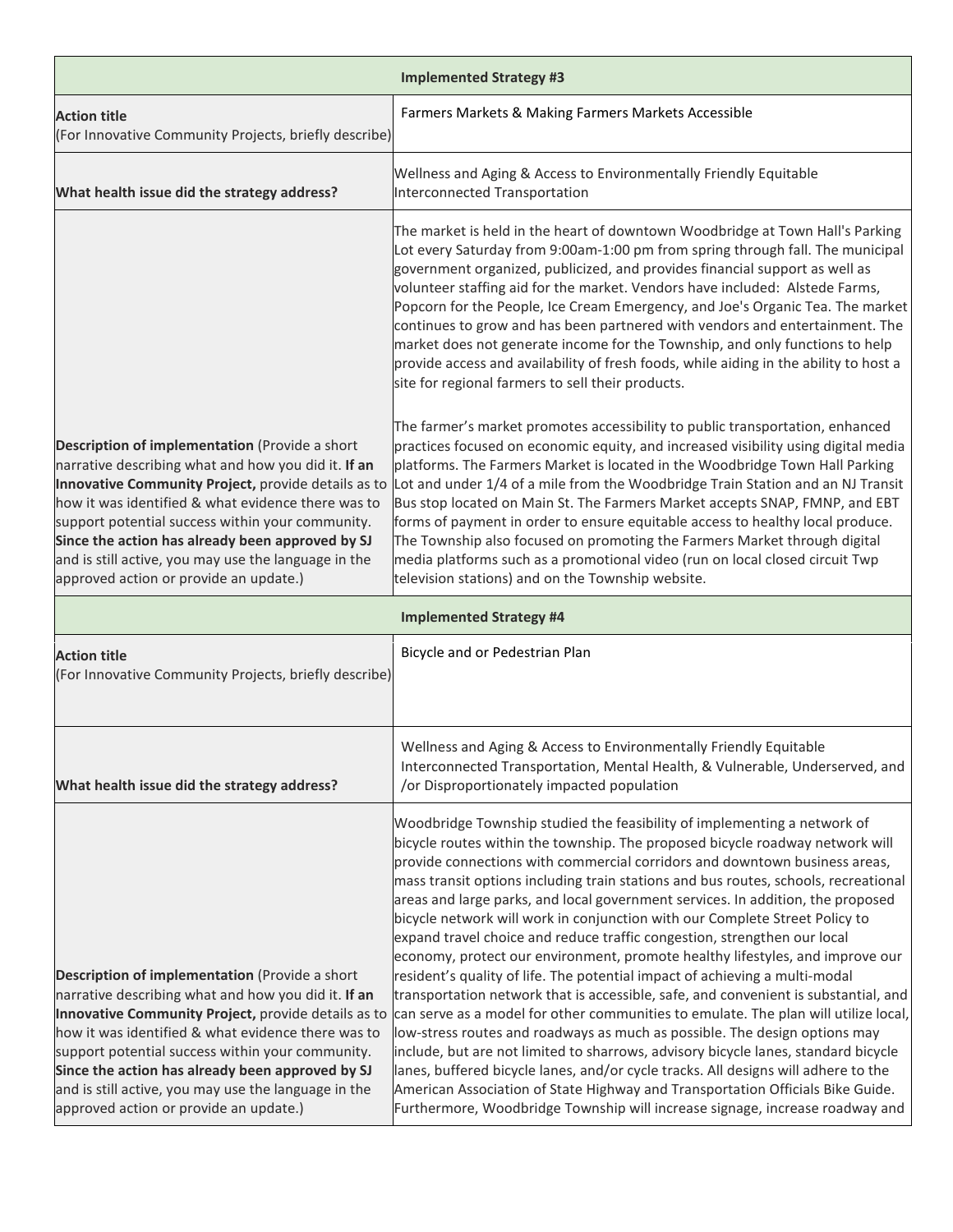| bicycle lane striping, and install additional bicycle racks and other related |
|-------------------------------------------------------------------------------|
| amenities throughout the proposed bicycle network.                            |

2b. Short Term Strategies - These are strategies that the municipality is committing to implement over the next 1-2 years. Any actions that are intended to be part of a municipal application for the Gold Star in Health must be completed and submitted for review within the cycle which that application is being reviewed.

| <b>Short Term STRATEGY #1</b>                                                                                                                                                                                                                                                                   |                                                                                                                                                                                                                                                                                                                                                                                                                                                                                             |  |
|-------------------------------------------------------------------------------------------------------------------------------------------------------------------------------------------------------------------------------------------------------------------------------------------------|---------------------------------------------------------------------------------------------------------------------------------------------------------------------------------------------------------------------------------------------------------------------------------------------------------------------------------------------------------------------------------------------------------------------------------------------------------------------------------------------|--|
| <b>Action title</b><br>(For Innovative Community Projects, briefly describe)                                                                                                                                                                                                                    | Innovative (described below) - Safe Place Program                                                                                                                                                                                                                                                                                                                                                                                                                                           |  |
| What issue does this strategy address?                                                                                                                                                                                                                                                          | <b>Mental Health</b>                                                                                                                                                                                                                                                                                                                                                                                                                                                                        |  |
|                                                                                                                                                                                                                                                                                                 | WPD SAFE PLACE is geared to enhance the relationship between the Woodbridge<br>Police Department, the LGBTQ+ community, victims of bias incidents, local<br>businesses, schools and allies. WPD SAFE PLACE will provide decals to local<br>businesses, schools, organizations and allies encouraging those locations and<br>entities to clearly post the signage at the entrance(s) and publicly visible areas in<br>their premise as the symbol of safe haven for victims of LGBTQ+ crime. |  |
|                                                                                                                                                                                                                                                                                                 | The WPD SAFE PLACE decals are designed to:                                                                                                                                                                                                                                                                                                                                                                                                                                                  |  |
| Description of implementation (Provide a short<br>narrative describing what you plan to do and how<br>you plan to do it. If an Innovative Community<br>Project, provide details as to how it was identified &                                                                                   | Be highly visible, uniform and recognizable to the entire community<br>Provide designated safe locations for community members to seek services                                                                                                                                                                                                                                                                                                                                             |  |
| what evidence there is to support potential success<br>within your community.)                                                                                                                                                                                                                  | Show support for the LGBTQ+ Community                                                                                                                                                                                                                                                                                                                                                                                                                                                       |  |
| Municipal departments involved in implementation WPD                                                                                                                                                                                                                                            |                                                                                                                                                                                                                                                                                                                                                                                                                                                                                             |  |
|                                                                                                                                                                                                                                                                                                 | Roll-out in 2022; enhancement / expansion of program in 2023                                                                                                                                                                                                                                                                                                                                                                                                                                |  |
| Timeline for completion within next 1-2 years                                                                                                                                                                                                                                                   |                                                                                                                                                                                                                                                                                                                                                                                                                                                                                             |  |
| <b>Short Term STRATEGY #2</b>                                                                                                                                                                                                                                                                   |                                                                                                                                                                                                                                                                                                                                                                                                                                                                                             |  |
| <b>Action title</b><br>(For Innovative Community Projects, briefly describe)                                                                                                                                                                                                                    | Innovative (described below) - Code Blue Outreach                                                                                                                                                                                                                                                                                                                                                                                                                                           |  |
| What health issue does this strategy address?                                                                                                                                                                                                                                                   | Vulnerable, Underserved, and /or Disproportionately impacted population                                                                                                                                                                                                                                                                                                                                                                                                                     |  |
| Description of implementation (Provide a short<br>narrative describing what you plan to do and how<br>you plan to do it. If an Innovative Community<br>Project, provide details as to how it was identified &<br>what evidence there is to support potential success<br>within your community.) | Enhancement of outreach for CODE BLUE ALERT. Code Blue is declared when<br>temperatures drop below freezing and weather conditions pose a danger to the<br>homeless population. A Code Blue Alert allows authorities to take homeless<br>people to local shelters or other agencies, known as "warming centers." Shelters<br>make additional beds and space available until conditions improve and the alert<br>is called off.                                                              |  |
| Municipal departments involved in implementation WPD                                                                                                                                                                                                                                            |                                                                                                                                                                                                                                                                                                                                                                                                                                                                                             |  |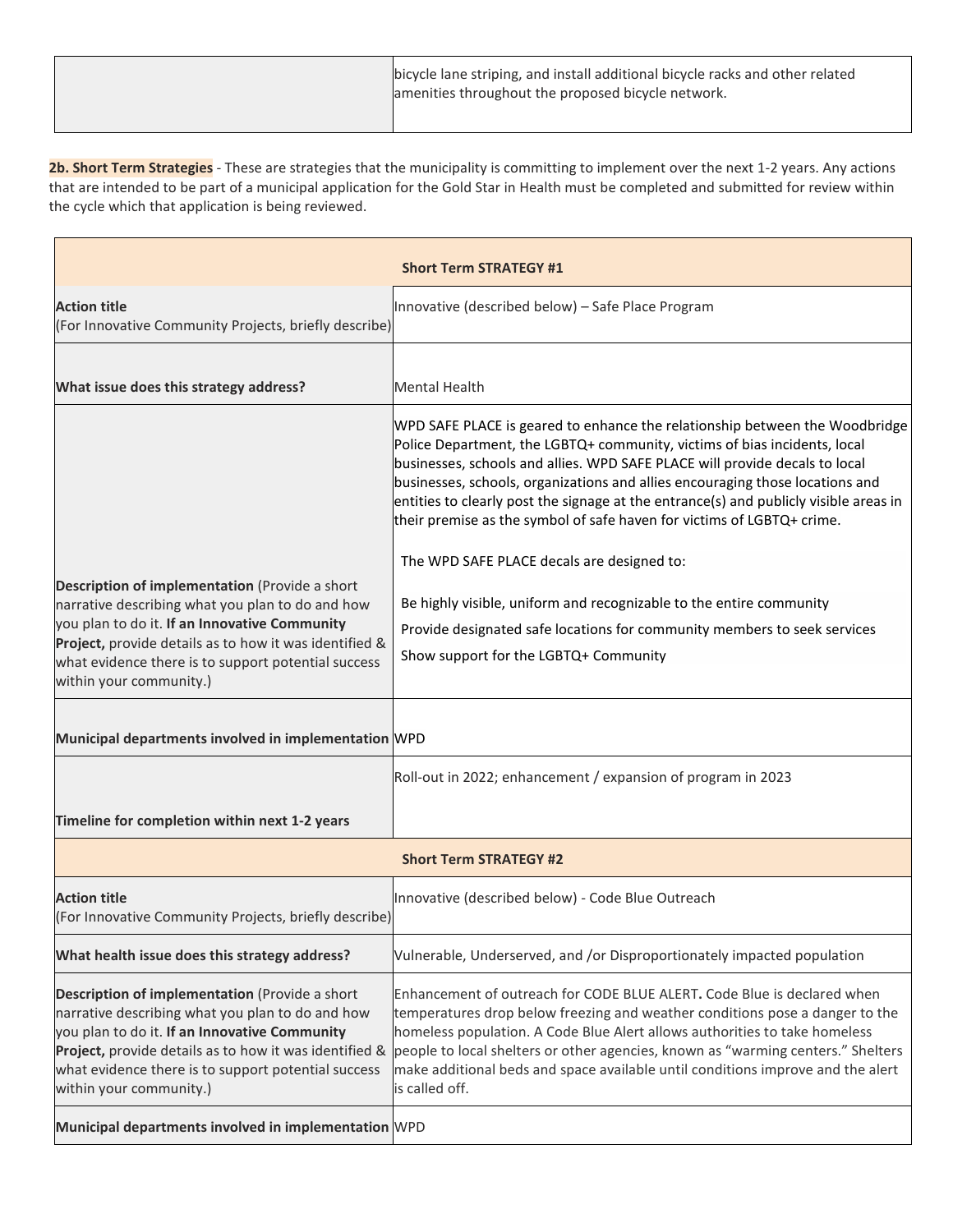|                                                                                                                                                                                                                                                                                                 | Enhanced Roll-out in 2022 / 2023                                                                                                                                                                                                                                                                                                                                                                                                                                                                                                                                                                                                                                                                                                                                                                                                                                                                                                           |  |
|-------------------------------------------------------------------------------------------------------------------------------------------------------------------------------------------------------------------------------------------------------------------------------------------------|--------------------------------------------------------------------------------------------------------------------------------------------------------------------------------------------------------------------------------------------------------------------------------------------------------------------------------------------------------------------------------------------------------------------------------------------------------------------------------------------------------------------------------------------------------------------------------------------------------------------------------------------------------------------------------------------------------------------------------------------------------------------------------------------------------------------------------------------------------------------------------------------------------------------------------------------|--|
| Timeline for completion within next 1-2 years                                                                                                                                                                                                                                                   |                                                                                                                                                                                                                                                                                                                                                                                                                                                                                                                                                                                                                                                                                                                                                                                                                                                                                                                                            |  |
|                                                                                                                                                                                                                                                                                                 | <b>Short Term STRATEGY #3</b>                                                                                                                                                                                                                                                                                                                                                                                                                                                                                                                                                                                                                                                                                                                                                                                                                                                                                                              |  |
| <b>Action title</b><br>(For Innovative Community Projects, briefly describe)                                                                                                                                                                                                                    | <b>Tobacco Free Community</b>                                                                                                                                                                                                                                                                                                                                                                                                                                                                                                                                                                                                                                                                                                                                                                                                                                                                                                              |  |
| What issue does this strategy address?                                                                                                                                                                                                                                                          | Vaping                                                                                                                                                                                                                                                                                                                                                                                                                                                                                                                                                                                                                                                                                                                                                                                                                                                                                                                                     |  |
| Description of implementation (Provide a short<br>narrative describing what you plan to do and how<br>you plan to do it. If an Innovative Community<br>Project, provide details as to how it was identified &<br>what evidence there is to support potential success<br>within your community.) | Enhance 'Age of Sale Task Force', and collect metrics for monitoring re-<br>inspections, fines, and revocation of license to sell products.                                                                                                                                                                                                                                                                                                                                                                                                                                                                                                                                                                                                                                                                                                                                                                                                |  |
| Municipal departments involved in implementation Department of Health and Human Services                                                                                                                                                                                                        |                                                                                                                                                                                                                                                                                                                                                                                                                                                                                                                                                                                                                                                                                                                                                                                                                                                                                                                                            |  |
| Timeline for completion within next 1-2 years                                                                                                                                                                                                                                                   | Roll-out in 2022 / 2023                                                                                                                                                                                                                                                                                                                                                                                                                                                                                                                                                                                                                                                                                                                                                                                                                                                                                                                    |  |
| <b>Short Term STRATEGY #4</b>                                                                                                                                                                                                                                                                   |                                                                                                                                                                                                                                                                                                                                                                                                                                                                                                                                                                                                                                                                                                                                                                                                                                                                                                                                            |  |
| <b>Action title</b><br>(For Innovative Community Projects, briefly describe)                                                                                                                                                                                                                    | Building Healthier Communities (Entire Community) - Electric Shuttle Mobility                                                                                                                                                                                                                                                                                                                                                                                                                                                                                                                                                                                                                                                                                                                                                                                                                                                              |  |
| What health issue does this strategy address?                                                                                                                                                                                                                                                   | Wellness and Aging & Access to Environmentally Friendly Equitable<br>Interconnected Transportation                                                                                                                                                                                                                                                                                                                                                                                                                                                                                                                                                                                                                                                                                                                                                                                                                                         |  |
| Description of implementation (Provide a short<br>narrative describing what you plan to do and how<br>you plan to do it. If an Innovative Community<br>Project, provide details as to how it was identified &<br>what evidence there is to support potential success<br>within your community.) | The Electric Shuttle Mobility program goal is to connect the Township's re-<br>development initiatives through zero-carbon emissions, enhance inter-connected<br>travel infrastructure, and create equitable healthily living options for all ages.<br>Woodbridge Township encompasses ten towns: Avenel, Colonia, Fords,<br>Hopelawn, Iselin, Keasbey, Port Reading, Menlo Park Terrace, Sewaren, and<br>Woodbridge. Although these are separate unincorporated towns, the Township<br>functions and prospers as one community. And, while redevelopment projects<br>are distinct innovative features located within different geographical areas, the<br>overarching desire to improve safety, wellness, environmental stewardship, and<br>connectivity throughout the township centers on reliable efficient travel means<br>to enhance public welfare and access to downtown corridors, transportation, and<br>healthy living options. |  |
| Municipal departments involved in implementation Mayor's Office, Planning, Engineering, Public Works                                                                                                                                                                                            |                                                                                                                                                                                                                                                                                                                                                                                                                                                                                                                                                                                                                                                                                                                                                                                                                                                                                                                                            |  |
| Timeline for completion within next 1-2 years                                                                                                                                                                                                                                                   | Roll-out in 2023 / 2024                                                                                                                                                                                                                                                                                                                                                                                                                                                                                                                                                                                                                                                                                                                                                                                                                                                                                                                    |  |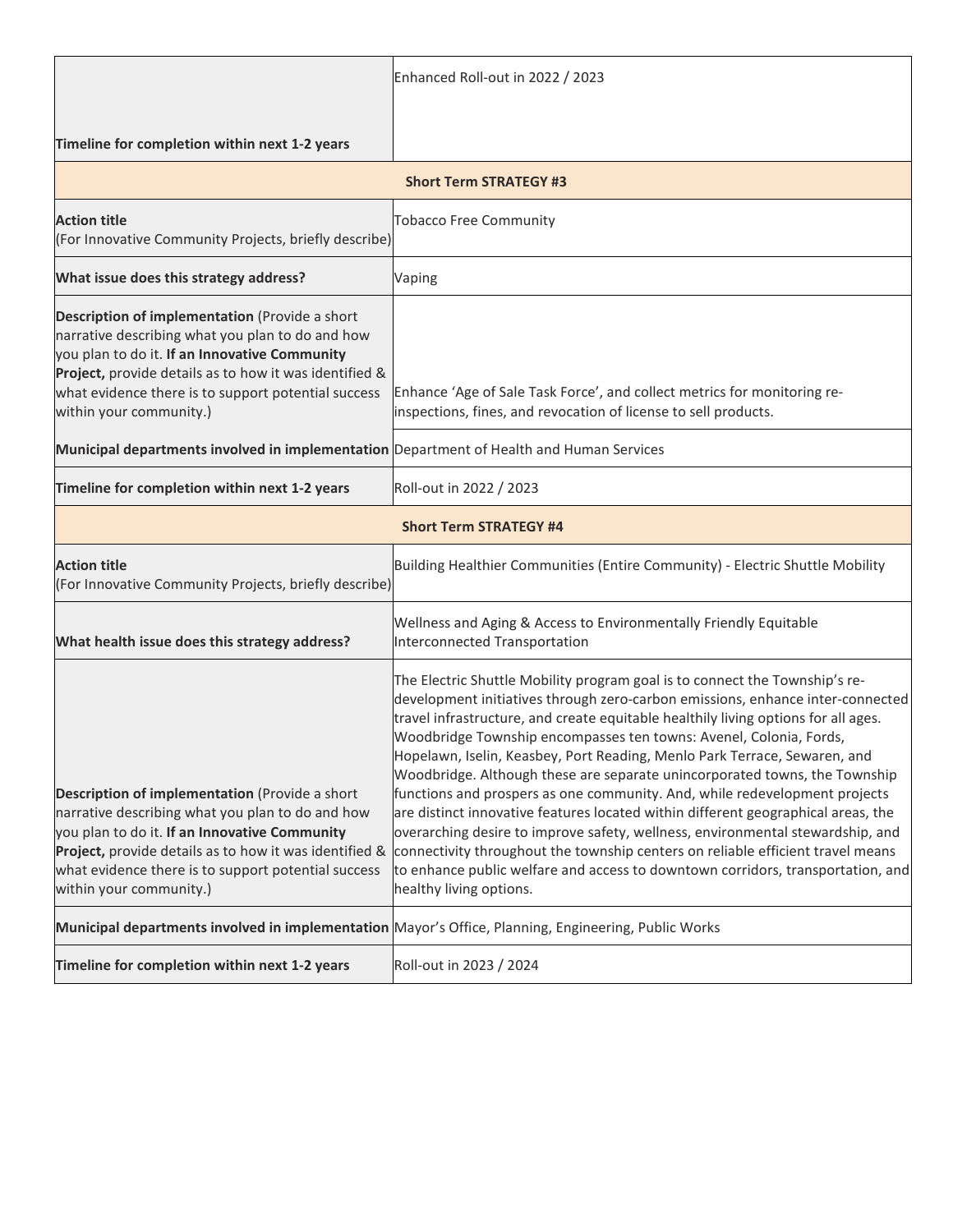| <b>Short Term STRATEGY #5</b>                                                                                                                                                                                                                                                                          |                                                                                                                                                                                                                                                                                                                                                                                                                                                                                                                                                                                                                         |
|--------------------------------------------------------------------------------------------------------------------------------------------------------------------------------------------------------------------------------------------------------------------------------------------------------|-------------------------------------------------------------------------------------------------------------------------------------------------------------------------------------------------------------------------------------------------------------------------------------------------------------------------------------------------------------------------------------------------------------------------------------------------------------------------------------------------------------------------------------------------------------------------------------------------------------------------|
| <b>Action title</b><br>(For Innovative Community Projects, briefly describe)                                                                                                                                                                                                                           | Building Healthier Communities (Entire Community) – Mobile Health Unit                                                                                                                                                                                                                                                                                                                                                                                                                                                                                                                                                  |
| What health issue does this strategy address?                                                                                                                                                                                                                                                          | Vulnerable, Underserved, and /or Disproportionately impacted population                                                                                                                                                                                                                                                                                                                                                                                                                                                                                                                                                 |
| <b>Description of implementation</b> (Provide a short<br>narrative describing what you plan to do and how<br>you plan to do it. If an Innovative Community<br>Project, provide details as to how it was identified &<br>what evidence there is to support potential success<br>within your community.) | The Mobile Health Unit's goal is to best ensure that those in need of care can<br>access critical preventative treatments and services within their own<br>neighborhood. The notion of this program is centered on providing for the ability<br>for vulnerable and disproportionately impacted populations to have access to<br>screenings, immunizations, community health education, and follow-up care<br>entirely within their own local neighborhoods. Thus, these crucial services will<br>serve as a guiding principal to never let the emergency room function as the only<br>perceived option for health care. |
| Municipal departments involved in implementation Mayor's Office, Dept. of Health and Human Services                                                                                                                                                                                                    |                                                                                                                                                                                                                                                                                                                                                                                                                                                                                                                                                                                                                         |
| Timeline for completion within next 1-2 years                                                                                                                                                                                                                                                          | Roll-out in 2022 / 2023                                                                                                                                                                                                                                                                                                                                                                                                                                                                                                                                                                                                 |

**2c. Long Term Strategies** - Are there action items the committee would like to implement but cannot commit to now because of lack of resources or time, or a particular obstacle exists? "Long term" equates to 3+ years from when the Action Plan was developed.

| Long Term STRATEGY #1                                                                                                                                                                                                                                                                           |                                                                                                                                                                                                                                                                                                                                                                                                                                                                                                            |  |
|-------------------------------------------------------------------------------------------------------------------------------------------------------------------------------------------------------------------------------------------------------------------------------------------------|------------------------------------------------------------------------------------------------------------------------------------------------------------------------------------------------------------------------------------------------------------------------------------------------------------------------------------------------------------------------------------------------------------------------------------------------------------------------------------------------------------|--|
| <b>Action title</b><br>(For Innovative Community Projects, briefly describe) healthcare facilities                                                                                                                                                                                              | Building Healthier Communities (Entire Community) - Enhanced access to                                                                                                                                                                                                                                                                                                                                                                                                                                     |  |
| What health issue does this strategy address?                                                                                                                                                                                                                                                   | Persons without health insurance                                                                                                                                                                                                                                                                                                                                                                                                                                                                           |  |
| Description of implementation (Provide a short<br>narrative describing what you plan to do and how<br>you plan to do it. If an Innovative Community<br>Project, provide details as to how it was identified &<br>what evidence there is to support potential success<br>within your community.) | Although the Township will continue to enhance its pop-up clinic workshops, the<br>long-term plan is focused on ensuring equitable access to important healthcare<br>facilities and screenings. This is being considered as a potential expansion of the<br>E-Mobility Shuttle whereby the Township would help mobilize residents to<br>healthcare facilities and / or it's Dept. of Health / Community Center in order to<br>complete vital annual health screenings and other preventative medical care. |  |
|                                                                                                                                                                                                                                                                                                 | Municipal departments involved in implementation Mayor's Office, Department of Health and human Services, Public Works                                                                                                                                                                                                                                                                                                                                                                                     |  |
| Timeline for completion over next 3+ years                                                                                                                                                                                                                                                      | Roll-out in 2023/2024                                                                                                                                                                                                                                                                                                                                                                                                                                                                                      |  |
| <b>Long Term STRATEGY #2</b>                                                                                                                                                                                                                                                                    |                                                                                                                                                                                                                                                                                                                                                                                                                                                                                                            |  |
| <b>Action title</b><br>(For Innovative Community Projects, briefly describe) Awareness / Recovery                                                                                                                                                                                               | Building Healthier Communities (Entire Community) - Enhanced Mental Health                                                                                                                                                                                                                                                                                                                                                                                                                                 |  |
| What health issue does this strategy address?                                                                                                                                                                                                                                                   | <b>Mental Health</b>                                                                                                                                                                                                                                                                                                                                                                                                                                                                                       |  |
| Description of implementation (Provide a short<br>narrative describing what you plan to do and how<br>you plan to do it. If an Innovative Community<br>Project, provide details as to how it was identified &                                                                                   | Enhance the manner by which mental health is discussed / realized for training<br>purposes within first aid, CERT, and other emergency roles where said topic<br>might not be a currently included within training modules related to an existing                                                                                                                                                                                                                                                          |  |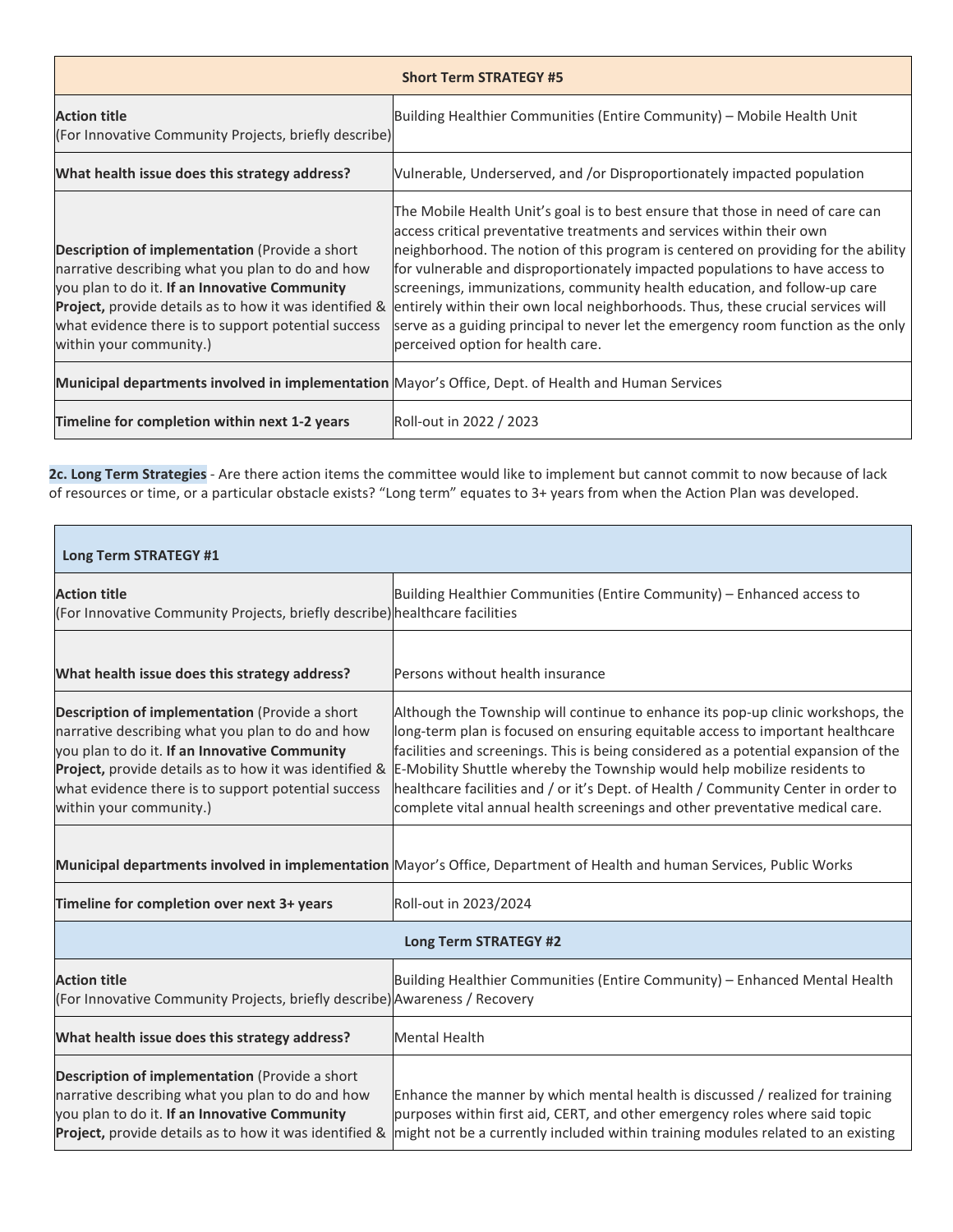| what evidence there is to support potential success<br>within your community.)                                                                                                                                                                                                                  | role. This will serve in order to best ensure that those in-need of mental health<br>services are aided and guided to the best possible support networks.                                                                                                                                                                                                                                                                                                                                                                                                                                                                                                                                                                                                                                   |
|-------------------------------------------------------------------------------------------------------------------------------------------------------------------------------------------------------------------------------------------------------------------------------------------------|---------------------------------------------------------------------------------------------------------------------------------------------------------------------------------------------------------------------------------------------------------------------------------------------------------------------------------------------------------------------------------------------------------------------------------------------------------------------------------------------------------------------------------------------------------------------------------------------------------------------------------------------------------------------------------------------------------------------------------------------------------------------------------------------|
|                                                                                                                                                                                                                                                                                                 | Municipal departments involved in implementation Mayor's Office, Department of Health and human Services, WPD                                                                                                                                                                                                                                                                                                                                                                                                                                                                                                                                                                                                                                                                               |
| Timeline for completion over next 3+ years                                                                                                                                                                                                                                                      | Examine programs and integration mechanisms in 2022 / 2023 and roll-out in<br>2023 / 2024                                                                                                                                                                                                                                                                                                                                                                                                                                                                                                                                                                                                                                                                                                   |
|                                                                                                                                                                                                                                                                                                 | <b>Long Term STRATEGY #3</b>                                                                                                                                                                                                                                                                                                                                                                                                                                                                                                                                                                                                                                                                                                                                                                |
| <b>Action title</b><br>(For Innovative Community Projects, briefly describe                                                                                                                                                                                                                     | Building Healthier Communities (Entire Community) - Lunch and Learn Nutrition<br><b>Literacy Program Seminars</b>                                                                                                                                                                                                                                                                                                                                                                                                                                                                                                                                                                                                                                                                           |
| What health issue does this strategy address?                                                                                                                                                                                                                                                   | Wellness and Aging & Access to Environmentally Friendly Equitable<br>Interconnected Transportation, Vulnerable, Underserved, and /or<br>Disproportionately impacted population                                                                                                                                                                                                                                                                                                                                                                                                                                                                                                                                                                                                              |
| Description of implementation (Provide a short<br>narrative describing what you plan to do and how<br>you plan to do it. If an Innovative Community<br>Project, provide details as to how it was identified &<br>what evidence there is to support potential success<br>within your community.) | We have programs that increase access to healthy food. However, for a<br>sustainable effect, people not only need to learn how to take advantage of these<br>resources, but also how to take control of their own nutritional wellbeing. When<br>it comes to nutrition, a lot of it is about choice, and making the right choice<br>requires awareness and education. Such a program would facilitate this, taking<br>into account the unique circumstances of individuals, like age, medical<br>conditions, and socioeconomic status. Through mobile lunch and learn<br>educational courses the township hopes to offer to bring enhanced nutritional<br>understanding to vulnerable areas, while also hosting events at specific<br>recreational and senior centers within the community. |
|                                                                                                                                                                                                                                                                                                 | Municipal departments involved in implementation Mayor's Office of Communications & Health Department                                                                                                                                                                                                                                                                                                                                                                                                                                                                                                                                                                                                                                                                                       |
| Timeline for completion over next 3+ years                                                                                                                                                                                                                                                      | Examine existing programs and integration mechanisms in 2022 / 2023 and roll-<br>out in 2024 / 2025                                                                                                                                                                                                                                                                                                                                                                                                                                                                                                                                                                                                                                                                                         |
|                                                                                                                                                                                                                                                                                                 | Long Term STRATEGY #4                                                                                                                                                                                                                                                                                                                                                                                                                                                                                                                                                                                                                                                                                                                                                                       |
| <b>Action title</b><br>(For Innovative Community Projects, briefly describe)                                                                                                                                                                                                                    | Promoting Safe Food Donation for Food Security                                                                                                                                                                                                                                                                                                                                                                                                                                                                                                                                                                                                                                                                                                                                              |
| What health issue does this strategy address?                                                                                                                                                                                                                                                   | Wellness and Aging & Access to Environmentally Friendly Equitable<br>Interconnected Transportation, Vulnerable, Underserved, and /or<br>Disproportionately impacted population                                                                                                                                                                                                                                                                                                                                                                                                                                                                                                                                                                                                              |
| Description of implementation (Provide a short<br>narrative describing what you plan to do and how<br>you plan to do it. If an Innovative Community<br>Project, provide details as to how it was identified &<br>what evidence there is to support potential success<br>within your community.) | Woodbridge is driving towards an enhanced food rescue program whereby<br>reduced food waste is also accompanied by a model for healthy and sustainable<br>food management. This means that we are looking for ways to ensure those who<br>need healthy food have access to safe and nutritious options, while reducing the<br>overall size of the waste stream. The long term impacts help feed those in need,<br>lower our community carbon footprint, and systematically direct food organics<br>that are truly waste towards processes that can harness their power to produce<br>energy.                                                                                                                                                                                                |
|                                                                                                                                                                                                                                                                                                 | Municipal departments involved in implementation Mayor's Office of Communications & Health Department                                                                                                                                                                                                                                                                                                                                                                                                                                                                                                                                                                                                                                                                                       |